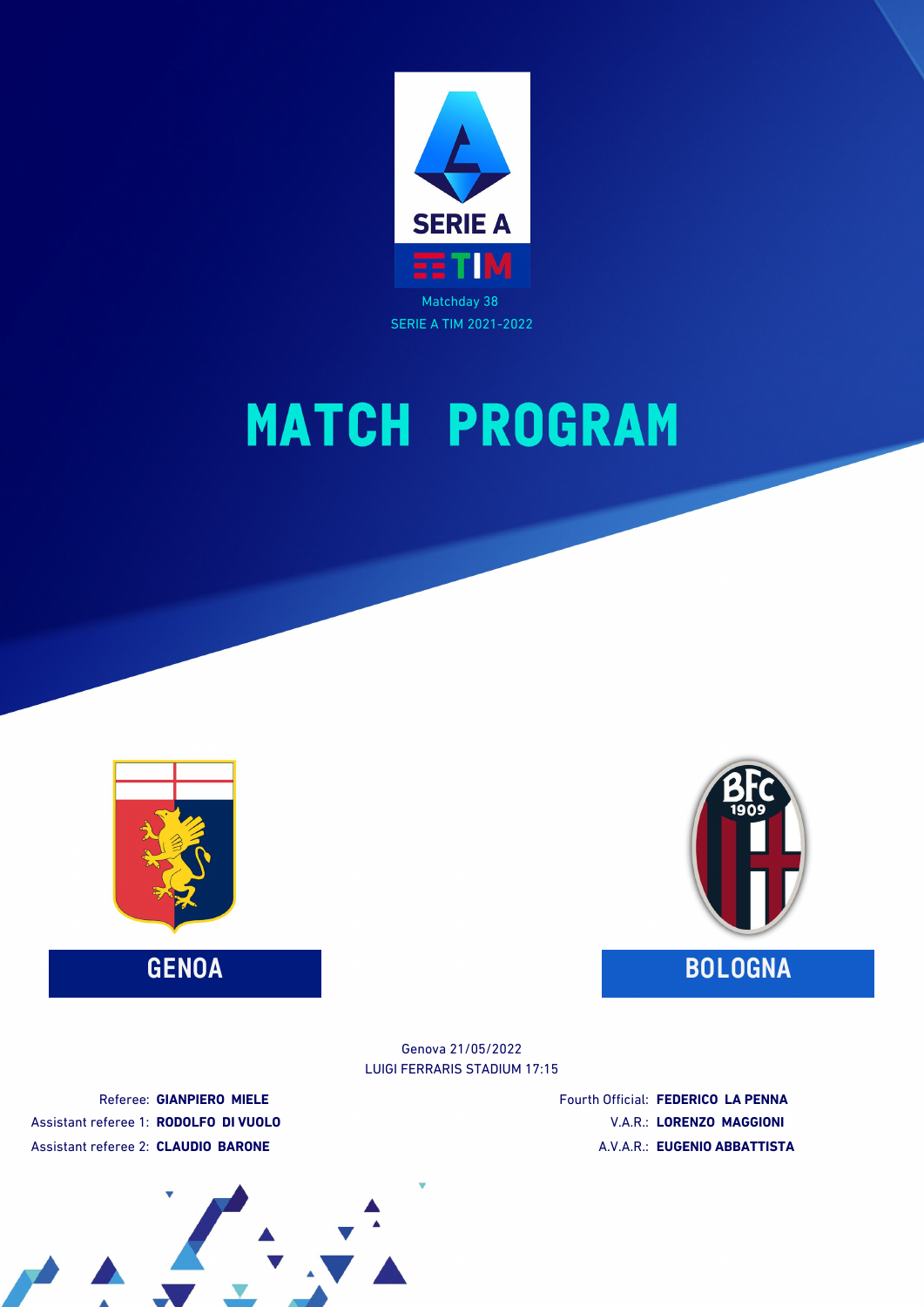

**RTM** 

## **MATCH PROGRAM**

Genova 21/05/2022 LUIGI FERRARIS STADIUM - 17:15



## **SERIE A TIM 2021-22**

| <b>OVERALL</b>   | <b>PTS</b> | P  | W  | D         |    | GF | GA        | <b>GD</b>  |
|------------------|------------|----|----|-----------|----|----|-----------|------------|
| <b>GENOA</b>     | 28         | 37 | 4  | 16        | 17 | 27 | 59        | $-32$      |
| <b>BOLOGNA</b>   | 43         | 37 | 11 | 10        | 16 | 43 | 55        | $-12$      |
| <b>HOME/AWAY</b> | <b>PTS</b> | P  | W  | D         |    | GF | <b>GA</b> | <b>AVG</b> |
| <b>GENOA</b>     | 17         | 18 | 3  | 8         | 7  | 14 | 24        | 0.8        |
| <b>BOLOGNA</b>   | 15         | 18 | 3  | $\bullet$ | 9  | 18 | 31        |            |

### **HEAD TO HEAD - LAST 5 MATCHES**

| 2021-22 MD 5  | <b>BOLOGNA</b>                                | <b>GENOA</b>                                                               |         |
|---------------|-----------------------------------------------|----------------------------------------------------------------------------|---------|
| 21/09/2021    | $4'(2°T)$ A. HICKEY, $40'(2°T)$ M. ARNAUTOVIC | 10'(2°T) M. DESTRO, 44'(2°T) D. CRISCITO                                   | $2 - 2$ |
| 2020-21 MD 36 | <b>BOLOGNA</b>                                | <b>GENOA</b>                                                               |         |
| 12/05/2021    |                                               | 13'(1°T) D. ZAPPACOSTA, 16'(2°T) G. SCAMACCA                               | $0-2$   |
| 2020-21 MD 17 | <b>GENOA</b>                                  | <b>BOLOGNA</b>                                                             |         |
| 09/01/2021    | 44'(1°T) M. ZAJC, 10'(2°T) M. DESTRO          |                                                                            | $2 - 0$ |
| 2019-20 MD 24 | <b>BOLOGNA</b>                                | <b>GENOA</b>                                                               |         |
| 15/02/2020    |                                               | 28'(1°T) A. SOUMAORO, 44'(1°T) A. SANABRIA, 45'(2°T) D.<br><b>CRISCITO</b> | $0 - 3$ |
| 2019-20 MD 5  | <b>GENOA</b>                                  | <b>BOLOGNA</b>                                                             |         |
| 25/09/2019    |                                               |                                                                            | $0 - 0$ |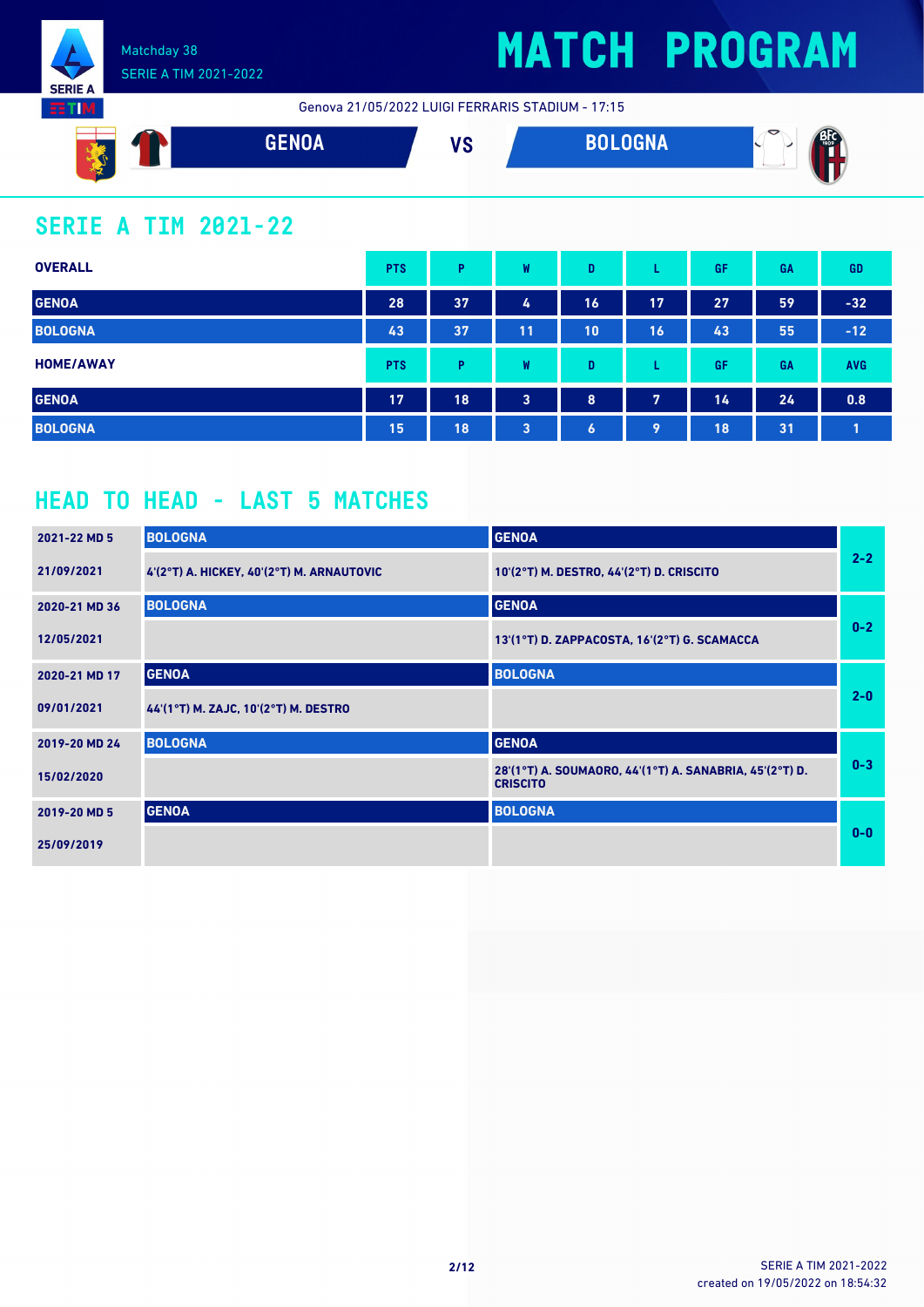

# **MATCH PROGRAM**

Genova 21/05/2022 LUIGI FERRARIS STADIUM - 17:15



### **SQUADS**

| <b>GENOA</b>    |                              | CAPS A    | <b>GOALS A</b>   | GOALS 2021-22    | CAPS 2021-22   | MINS. 2021-22 |
|-----------------|------------------------------|-----------|------------------|------------------|----------------|---------------|
|                 | <b>GOALKEEPERS</b>           |           |                  |                  |                |               |
|                 | 1 ADRIAN SEMPER              | 6         | 8                | $\mathbf{0}$     | $\mathbf{0}$   | $\mathbf{0}$  |
|                 | 22 FEDERICO MARCHETTI        | 237       | 298              | $\mathbf{0}$     | $\mathbf{0}$   | $\pmb{0}$     |
|                 | 25 ROK VODISEK               | $\pmb{0}$ | $\mathbf 0$      | $\mathbf{0}$     | $\mathbf{0}$   | $\pmb{0}$     |
|                 | <b>57 SALVATORE SIRIGU</b>   | 247       | 366              | 59               | 37             | 3565          |
|                 | <b>DEFENDERS</b>             |           |                  |                  |                |               |
|                 | 3 ZINHO VANHEUSDEN           | 14        | $\mathbf{0}$     | $\mathbf{0}$     | 14             | 1063          |
|                 | 4 DOMENICO CRISCITO          | 227       | 22               | $\boldsymbol{6}$ | 19             | 1671          |
|                 | 5 ANDREA MASIELLO            | 287       | 12               | $\mathbf{0}$     | $\overline{7}$ | 553           |
|                 | <b>13 MATTIA BANI</b>        | 116       | 4                | $\mathbf{0}$     | 17             | 1286          |
| 15              | JOHAN VASQUEZ                | 27        | $\mathbf{1}$     | $\mathbf{1}$     | 27             | 2330          |
|                 | <b>16 RICCARDO CALAFIORI</b> | 13        | $\mathbf{0}$     | $\mathbf{0}$     | 9              | 283           |
|                 | 17 LENNART CZYBORRA          | 18        | $\mathbf{1}$     | $\mathbf{0}$     | $\mathbf{0}$   | $\mathbf{0}$  |
| 36              | SILVAN HEFTI                 | 15        | $\mathbf{0}$     | $\mathbf{0}$     | 15             | 1277          |
|                 | <b>52 NIKOLA MAKSIMOVIC</b>  | 146       | $\overline{2}$   | $\mathbf{0}$     | 14             | 1195          |
|                 | 55 LEO OSTIGARD              | 14        | $\mathbf{0}$     | $\mathbf{0}$     | 14             | 1151          |
|                 | <b>MIDFIELDERS</b>           |           |                  |                  |                |               |
|                 | <b>8</b> NADIEM AMIRI        | 12        | $\mathbf 0$      | $\pmb{0}$        | 12             | 674           |
|                 | <b>10 FILIPPO MELEGONI</b>   | 39        | $\overline{1}$   | $\mathbf{1}$     | 24             | 1002          |
| 11 <sup>1</sup> | <b>ALBERT GUDMUNDSSON</b>    | 11        | $\mathbf{1}$     | $\mathbf{1}$     | 11             | 555           |
|                 | 18 PAOLO GHIGLIONE           | 70        | $\overline{1}$   | $\mathbf{0}$     | 13             | 655           |
|                 | 27 STEFANO STURARO           | 155       | $\boldsymbol{6}$ | $\mathbf{0}$     | 25             | 1859          |
|                 | <b>32 MORTEN FRENDRUP</b>    | 9         | $\mathbf{0}$     | $\mathbf{0}$     | 9              | 694           |
| 33 <sup>7</sup> | <b>HERNANI</b>               | 82        | $\overline{7}$   | $\mathbf{0}$     | 17             | 659           |
|                 | 47 MILAN BADELJ              | 217       | 10               | $\mathbf{1}$     | 34             | 3036          |
|                 | <b>50 ANDREA CAMBIASO</b>    | 25        | $\mathbf{1}$     | $\mathbf{1}$     | 25             | 1866          |
| 65              | NICOLO' ROVELLA              | 42        | $\mathbf{0}$     | $\overline{0}$   | 20             | 1560          |
| 90              | <b>MANOLO PORTANOVA</b>      | 29        | $\mathbf{1}$     | $\mathbf{1}$     | 23             | 1356          |
|                 | 99 PABLO GALDAMES            | 18        | $\mathbf{0}$     | $\mathbf{0}$     | 18             | 1042          |
|                 | <b>FORWARDS</b>              |           |                  |                  |                |               |
|                 | <b>9 ROBERTO PICCOLI</b>     | 40        | 6                | $\mathbf{1}$     | 17             | 468           |
| 20              | <b>CALEB EKUBAN</b>          | 29        | $\overline{1}$   | $\mathbf{1}$     | 29             | 1794          |
|                 | 23 MATTIA DESTRO             | 287       | 90               | 9                | 27             | 1851          |
|                 | 44 ALEKSANDER BUKSA          | 4         | $\pmb{0}$        | $\mathbf{0}$     | $\overline{4}$ | 75            |
|                 | 45 KELVIN YEBOAH             | 16        | $\mathbf{0}$     | $\mathbf{0}$     | 16             | 814           |
|                 | 91 YAYAH KALLON              | 16        | $\mathbf{0}$     | $\mathbf{0}$     | 15             | 708           |
| <b>STAFF</b>    |                              |           |                  |                  |                |               |

**Coach ALEXANDER BLESSIN** 

One yellow card from a suspension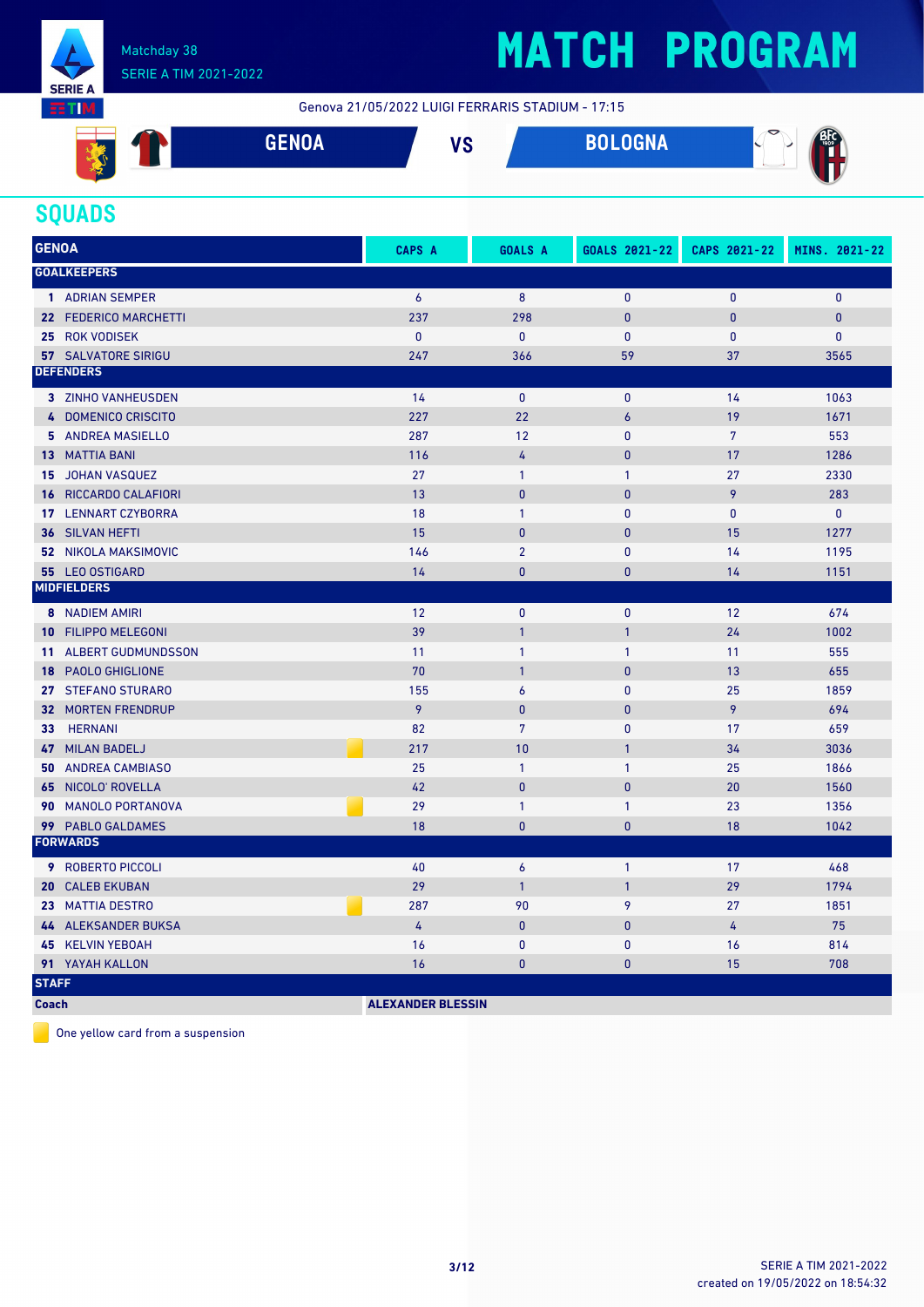

# **MATCH PROGRAM**

Genova 21/05/2022 LUIGI FERRARIS STADIUM - 17:15

|    | $A = 11A$ | 11 A     | <b>BALAALLA</b> | $\triangledown$                                                                                                                                                                                                                      |
|----|-----------|----------|-----------------|--------------------------------------------------------------------------------------------------------------------------------------------------------------------------------------------------------------------------------------|
|    | ULIVUA    | <b>U</b> | <b>DULUUINA</b> | <b>Contract Contract Contract Contract Contract Contract Contract Contract Contract Contract Contract Contract Contract Contract Contract Contract Contract Contract Contract Contract Contract Contract Contract Contract Contr</b> |
| a. |           |          |                 |                                                                                                                                                                                                                                      |

|              | <b>BOLOGNA</b>               | CAPS A                   | <b>GOALS A</b>   | GOALS 2021-22   | CAPS 2021-22   | MINS. 2021-22 |
|--------------|------------------------------|--------------------------|------------------|-----------------|----------------|---------------|
|              | <b>GOALKEEPERS</b>           |                          |                  |                 |                |               |
|              | 12 MARCO MOLLA               | $\mathbf{0}$             | $\mathbf{0}$     | $\mathbf{0}$    | $\mathbf{0}$   | $\mathbf{0}$  |
|              | 22 FRANCESCO BARDI           | 52                       | 100              | $\overline{2}$  | $\mathbf{1}$   | 93            |
| 23.          | NICOLA BAGNOLINI             | $\mathbf{0}$             | $\mathbf{0}$     | $\bf{0}$        | $\mathbf{0}$   | 0             |
| 28           | <b>LUKASZ SKORUPSKI</b>      | 211                      | 325              | 53              | 36             | 3472          |
|              | <b>40 DAVIDE FRANZINI</b>    | $\bf{0}$                 | $\mathbf{0}$     | $\pmb{0}$       | 0              | 0             |
|              | <b>DEFENDERS</b>             |                          |                  |                 |                |               |
|              | 2 LUIS BINKS                 | 14                       | $\mathbf 0$      | $\bf{0}$        | 14             | 657           |
|              | 3 AARON HICKEY               | 46                       | 5                | $5\phantom{.0}$ | 35             | 2955          |
|              | 4 KEVIN BONIFAZI             | 101                      | 4                | $\pmb{0}$       | 21             | 1210          |
|              | 5 ADAMA SOUMAORO             | 56                       | $\overline{2}$   | $\pmb{0}$       | 28             | 2424          |
|              | <b>6 ARTHUR THEATE</b>       | 31                       | $\overline{2}$   | $\overline{2}$  | 31             | 2586          |
|              |                              | 142                      |                  |                 |                |               |
|              | <b>15 IBRAHIMA MBAYE</b>     | 401                      | $\boldsymbol{6}$ | $\mathbf{0}$    | 6              | 130<br>2349   |
|              | 29 LORENZO DE SILVESTRI      |                          | 24               | 3               | 30             |               |
| 31           | <b>RICCARDO STIVANELLO</b>   | $\mathbf{0}$             | $\mathbf{0}$     | $\pmb{0}$       | $\bf{0}$       | 0             |
|              | <b>35 MITCHELL DIJKS</b>     | 73                       | $\mathbf{1}$     | $\mathbf{0}$    | 15             | 659           |
|              | <b>39 MATTIA MOTOLESE</b>    | $\mathbf{0}$             | $\mathbf{0}$     | $\pmb{0}$       | $\mathbf{0}$   | $\mathbf{0}$  |
| 66           | <b>WISDOM AMEY</b>           | $\mathbf{1}$             | $\mathbf{0}$     | $\mathbf{0}$    | 0              | 0             |
| 68           | <b>OMAR KHAILOTI</b>         | $\mathbf{1}$             | $\mathbf{0}$     | $\mathbf{0}$    | $\bf{0}$       | $\bf{0}$      |
|              | <b>71 DENSO KASIUS</b>       | $\overline{7}$           | 0                | $\mathbf{0}$    | 7              | 209           |
|              | 77 EBENEZER ANNAN            | $\mathbf{1}$             | $\mathbf{0}$     | $\mathbf{0}$    | $\mathbf{1}$   | 29            |
|              | <b>MIDFIELDERS</b>           |                          |                  |                 |                |               |
|              | 8 NICOLAS DOMINGUEZ          | 71                       | $\mathbf{1}$     | $\mathbf{0}$    | 27             | 2032          |
|              | 11 LUIS ROJAS                | $7\phantom{.0}$          | $\mathbf{0}$     | $\pmb{0}$       | $\bf{0}$       | 0             |
|              | 14 NICOLAS VIOLA             | 58                       | $\overline{7}$   | $\mathbf{0}$    | 6              | 118           |
| 16           | <b>MICHAEL KINGSLEY</b>      | 3                        | $\mathbf{0}$     | $\pmb{0}$       | $\overline{2}$ | 81            |
|              | 17 GARY MEDEL                | 158                      | $\mathbf{1}$     | $\mathbf{0}$    | 33             | 2995          |
| 20           | MICHEL AEBISCHER             | 11                       | $\mathbf{0}$     | $\mathbf{0}$    | 11             | 403           |
| 21           | <b>ROBERTO SORIANO</b>       | 252                      | 33               | $\mathbf{0}$    | 35             | 2766          |
|              | 24 BOTOND BARTHA             | $\mathbf{0}$             | $\mathbf{0}$     | $\mathbf{0}$    | $\mathbf{0}$   | 0             |
| 30           | <b>JERDY SCHOUTEN</b>        | 69                       | $\overline{2}$   | $\mathbf{1}$    | 16             | 1451          |
|              | <b>32 MATTIAS SVANBERG</b>   | 118                      | 9                | 3               | 36             | 2710          |
|              | 33 NIKLAS PYYHTIA            | $\mathbf{1}$             | $\pmb{0}$        | $\mathbf{0}$    | $\mathbf{1}$   | 23            |
|              | <b>44 MATTIA PAGLIUCA</b>    | $\mathbf{1}$             | $\overline{0}$   | $\mathbf{0}$    | $\mathbf{0}$   | 0             |
|              | <b>82 KACPER URBANSKI</b>    | $\mathbf{1}$             | 0                | $\mathbf 0$     | 0              | 0             |
|              | <b>FORWARDS</b>              |                          |                  |                 |                |               |
|              | 7 RICCARDO ORSOLINI          | 151                      | 29               | 6               | 29             | 1886          |
|              | 9 MARKO ARNAUTOVIC           | 36                       | 14               | 14              | 33             | 2860          |
|              | 10 NICOLA SANSONE            | 228                      | 35               | $\overline{2}$  | 27             | 997           |
|              | <b>19 FEDERICO SANTANDER</b> | 67                       | 10               | $\mathbf{1}$    | 7 <sup>7</sup> | 90            |
|              | <b>55 EMANUEL VIGNATO</b>    | 66                       | $\overline{2}$   | 0               | 23             | 657           |
|              | 76 ANTONIO RAIMONDO          | $\mathbf{1}$             | $\bf{0}$         | $\pmb{0}$       | 0              | $\mathbf 0$   |
|              | 91 DIEGO FALCINELLI          | 116                      | 17               | 0               | 6              | 90            |
|              | 99 MUSA BARROW               | 130                      | 26               | 5               | 33             | 2154          |
| <b>STAFF</b> |                              |                          |                  |                 |                |               |
| <b>Coach</b> |                              | <b>SINISA MIHAJLOVIC</b> |                  |                 |                |               |
|              |                              |                          |                  |                 |                |               |

One yellow card from a suspension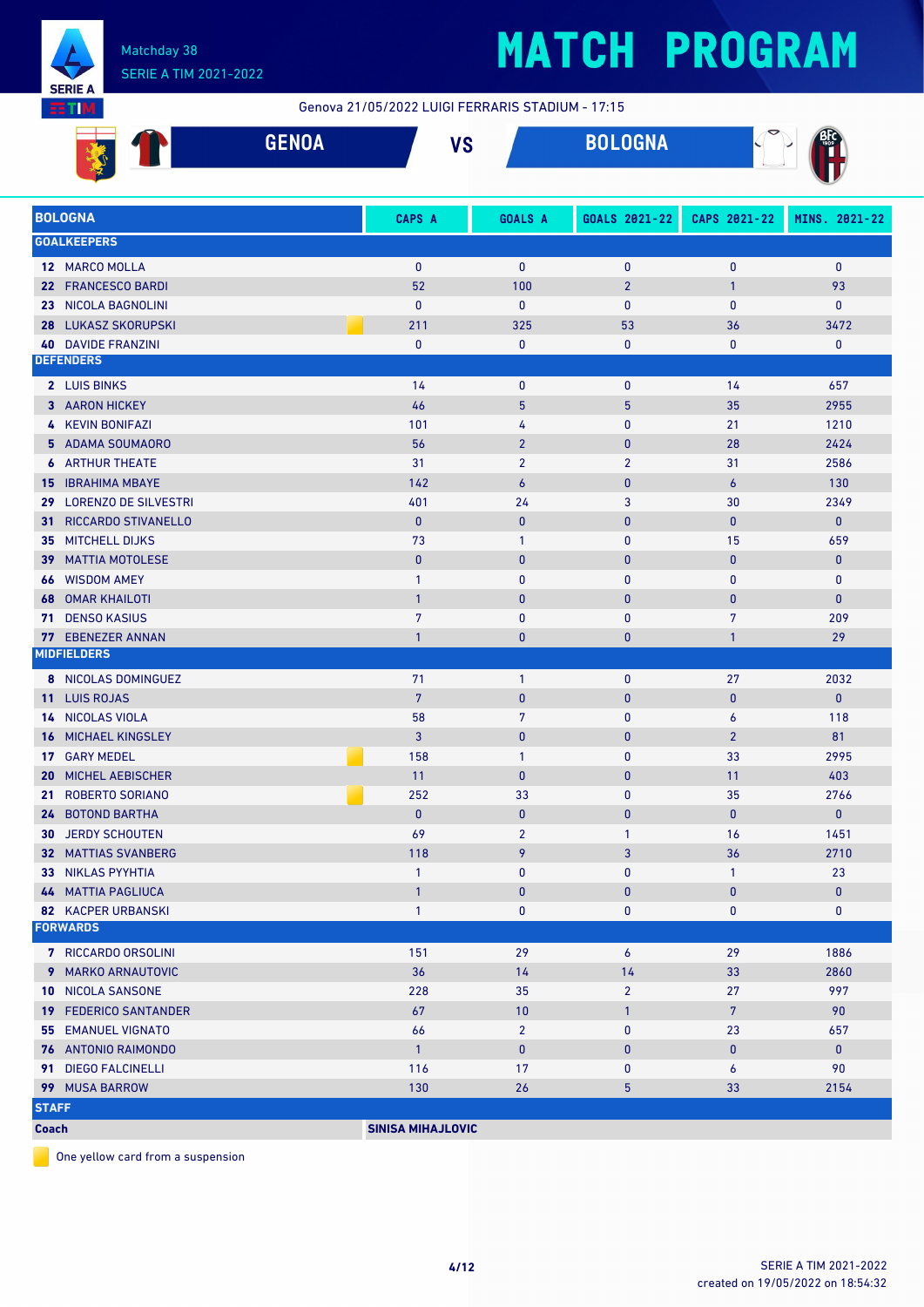

## **MATCH PROGRAM**

Genova 21/05/2022 LUIGI FERRARIS STADIUM - 17:15



## **LAST 5 MATCHES**

| <b>GENOA</b>       |                                                               |                   |         |  |
|--------------------|---------------------------------------------------------------|-------------------|---------|--|
| <b>MATCHDAY 37</b> | <b>NAPOLI</b>                                                 | <b>GENOA</b>      | $3 - 0$ |  |
| 15/05/2022         | 32'(1°T) V. OSIMHEN, 20'(2°T) L. INSIGNE, 36'(2°T) S. LOBOTKA |                   |         |  |
| <b>MATCHDAY 36</b> | <b>GENOA</b>                                                  | <b>JUVENTUS</b>   | $2 - 1$ |  |
| 06/05/2022         | 42'(2°T) A. GUDMUNDSSON, 51'(2°T) D. CRISCITO                 | 3'(2°T) P. DYBALA |         |  |
| <b>MATCHDAY 35</b> | <b>SAMPDORIA</b>                                              | <b>GENOA</b>      | $1-0$   |  |
| 30/04/2022         | 25'(1°T) A. SABIRI                                            |                   |         |  |
| <b>MATCHDAY 34</b> | <b>GENOA</b>                                                  | <b>CAGLIARI</b>   | $1-0$   |  |
| 24/04/2022         | <b>44'(2°T) M. BADELJ</b>                                     |                   |         |  |
| <b>MATCHDAY 33</b> | <b>MILAN</b>                                                  | <b>GENOA</b>      | $2 - 0$ |  |
| 15/04/2022         | 11'(1°T) R. LEAO, 42'(2°T) J. MESSIAS                         |                   |         |  |

#### **BOLOGNA**

| <b>MATCHDAY 37</b> | <b>BOLOGNA</b>                                                                  | <b>SASSUOLO</b>                                                              |         |
|--------------------|---------------------------------------------------------------------------------|------------------------------------------------------------------------------|---------|
| 15/05/2022         | $47(2^{\circ}T)$ R. ORSOLINI                                                    | 35'(1°T) G. SCAMACCA, 30'(2°T) D. BERARDI, 35'(2°T) G.<br><b>SCAMACCA</b>    | $1 - 3$ |
| <b>MATCHDAY 36</b> | <b>VENEZIA</b>                                                                  | <b>BOLOGNA</b>                                                               |         |
| 08/05/2022         | 4'(1°T) T. HENRY, 19'(1°T) S. KIYINE, 33'(2°T) M. ARAMU,<br>48'(2°T) D. JOHNSEN | 47'(1°T) R. ORSOLINI, 10'(2°T) M. ARNAUTOVIC, 23'(2°T) J.<br><b>SCHOUTEN</b> | $4 - 3$ |
| <b>MATCHDAY 35</b> | <b>ROMA</b>                                                                     | <b>BOLOGNA</b>                                                               |         |
| 01/05/2022         |                                                                                 |                                                                              | $0 - 0$ |
| <b>MATCHDAY 34</b> | <b>BOLOGNA</b>                                                                  | <b>UDINESE</b>                                                               |         |
| 24/04/2022         | 6'(1°T) A. HICKEY, 14'(2°T) N. SANSONE                                          | 25'(1°T) D. UDOGIE. 1'(2°T) I. SUCCESS                                       | $2 - 2$ |
| <b>MATCHDAY 33</b> | <b>JUVENTUS</b>                                                                 | <b>BOLOGNA</b>                                                               | $1 - 1$ |
| 16/04/2022         | 50'(2°T) D. VLAHOVIC                                                            | 7'(2°T) M. ARNAUTOVIC                                                        |         |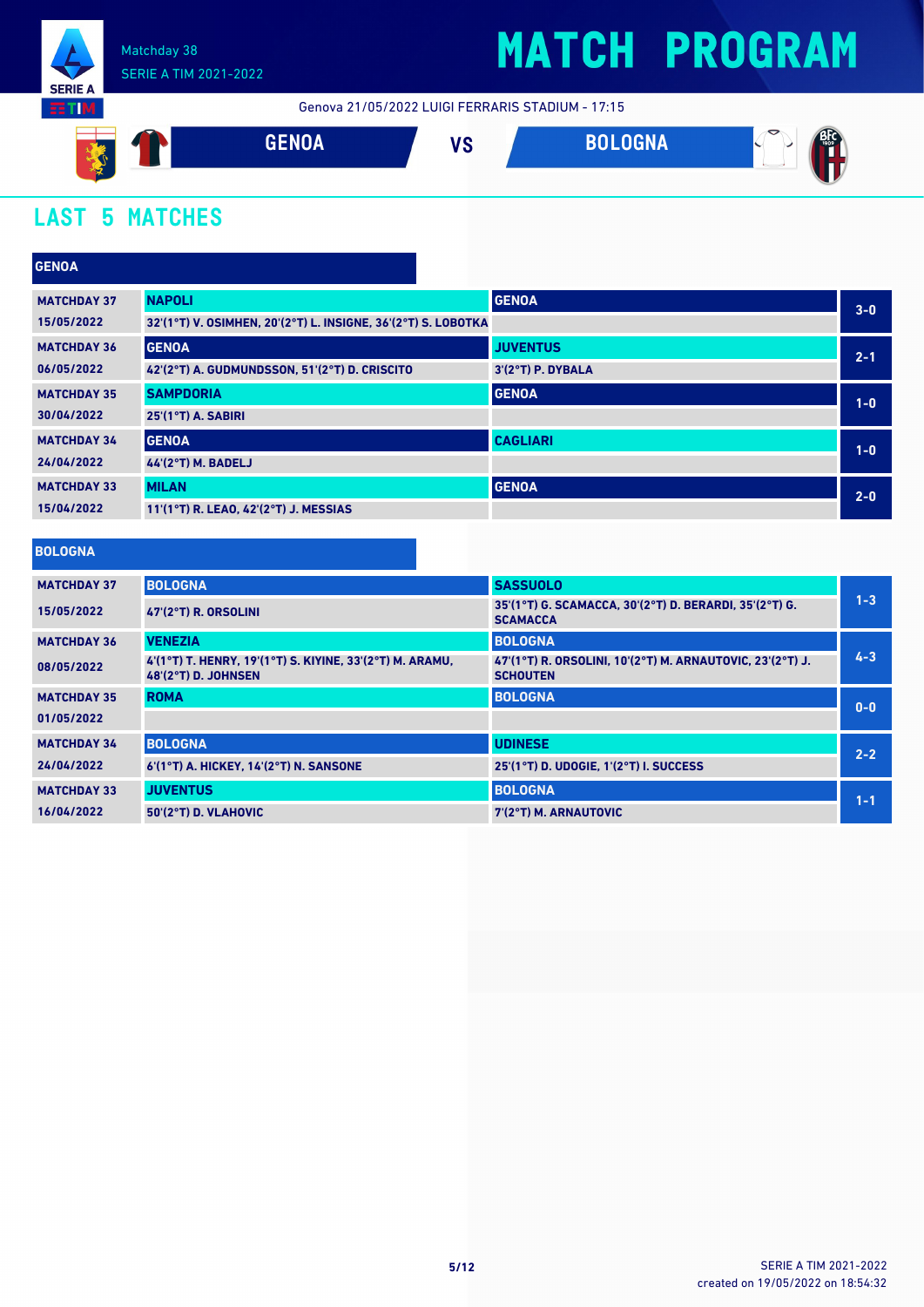

# **MATCH PROGRAM**

Genova 21/05/2022 LUIGI FERRARIS STADIUM - 17:15

| <b>GENOA</b>                             | <b>VS</b> | <b>BOLOGNA</b> |                |
|------------------------------------------|-----------|----------------|----------------|
| <b>TEAMS COMPARISON (Average values)</b> |           | <b>GENOA</b>   | <b>BOLOGNA</b> |
| <b>Goals For</b>                         |           | 0.73           | 1.16           |
| <b>Goals Conceded</b>                    |           | 1.59           | 1.49           |
| <b>Attempts</b>                          |           | 10.43          | 11.57          |
| Attempts on target                       |           | 2.97           | 3.92           |
| <b>Assists</b>                           |           | 0.51           | 0.92           |
| <b>Attacking Plays</b>                   |           | 27.95          | 25.73          |
| <b>Passes Completed</b>                  |           | 270.7          | 358            |
| Passes Completed (%)                     |           | 74%            | 81%            |
| <b>Fouls Committed</b>                   |           | 14.84          | 11.7           |
| <b>Dribbling</b>                         |           | 8.05           | 8.65           |
| <b>Team Defense Position</b>             |           | 49.6m          | 48.56m         |
| <b>Key Passes</b>                        |           | 6.84           | 8.22           |
| <b>Offsides</b>                          |           | 1.89           | 1.41           |
| Corners                                  |           | 3.95           | 4.7            |
| <b>Cross Completed</b>                   |           | 5.68           | 5.57           |
| <b>Defensive Half Ball Possession</b>    |           | 00'20          | 00'24          |
| <b>Attacking Half Ball Possession</b>    |           | 00'13          | 00'17          |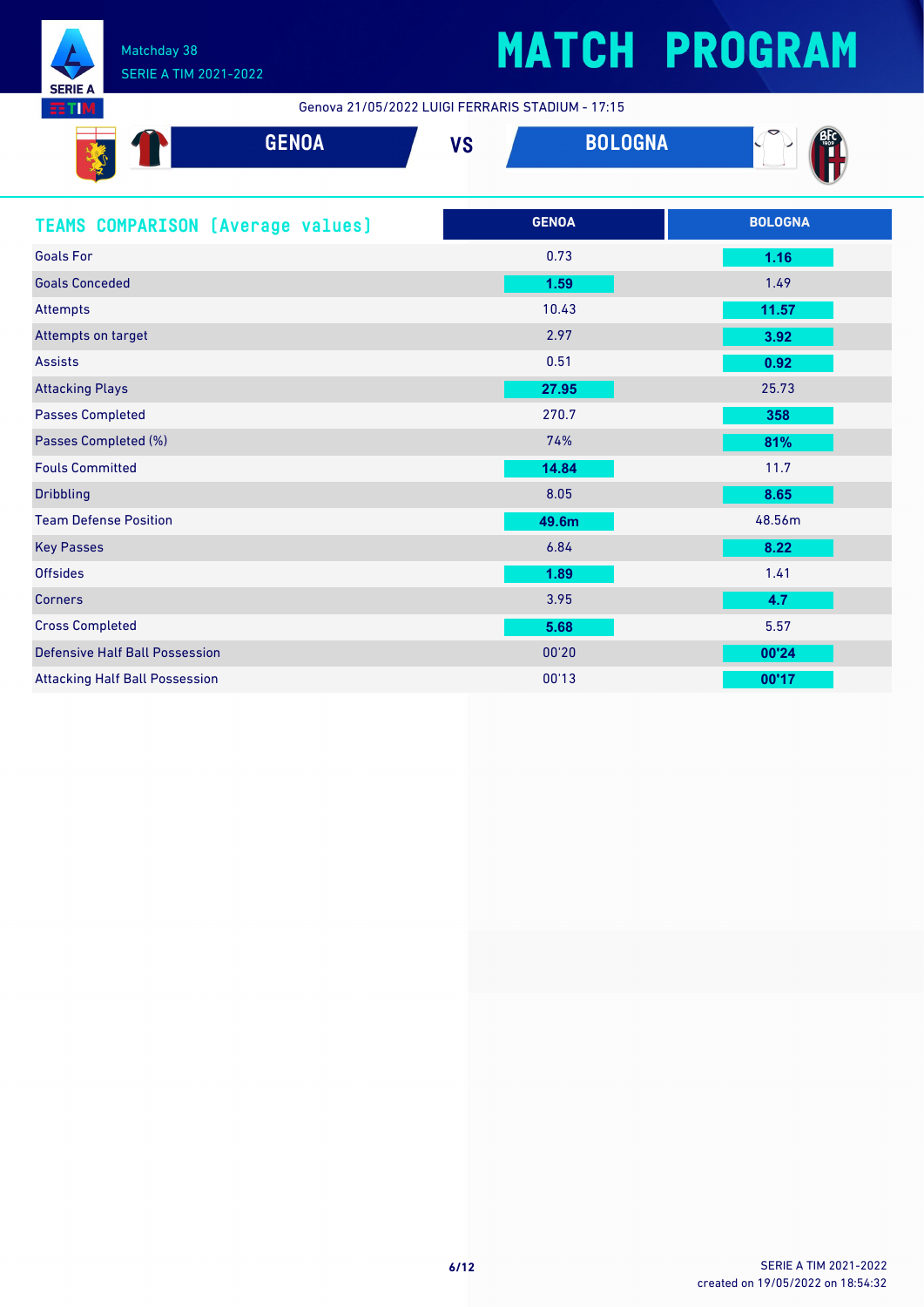

## **MATCH PROGRAM**

Genova 21/05/2022 LUIGI FERRARIS STADIUM - 17:15

**PARTIES GENOA VS BOLOGNA REA** 

### **ATHLETICS PERFORMANCE**

| <b>GENOA</b>           | Caps (Min.) | <b>Average (Km)</b> | <b>AVG Sprint</b><br>(Km) | <b>BOLOGNA</b>         | Caps (Min.) | Average (Km) | <b>AVG Sprint</b><br>(Km) |
|------------------------|-------------|---------------------|---------------------------|------------------------|-------------|--------------|---------------------------|
| 47 M. BADELJ           | 34 (3036')  | 10.705              | 0.538                     | <b>30 J. SCHOUTEN</b>  | 16(1451)    | 10.576       | 0.647                     |
| 65 N. ROVELLA          | 20(1560)    | 10.681              | 0.868                     | 21 R. SORIANO          | 35 (2766')  | 9.878        | 0.754                     |
| <b>15 J. VASQUEZ</b>   | 27 (2330')  | 10.277              | 0.708                     | 32 M. SVANBERG         | 36 (2710')  | 9.822        | 0.862                     |
| <b>36 S. HEFTI</b>     | 15(1277)    | 10.115              | 1.013                     | 3 A. HICKEY            | 35 (2955')  | 9.734        | 0.97                      |
| 50 A. CAMBIASO         | 25 (1866')  | 10.099              | 0.935                     | 29 L. DE SILVESTRI     | 30 (2349')  | 9.712        | 0.871                     |
| 32 M. FRENDRUP         | 9(694)      | 10.074              | 0.937                     | 8 N. DOMINGUEZ         | 27 (2032')  | 9.586        | 0.657                     |
| 27 S. STURARO          | 25 (1859')  | 9.991               | 0.832                     | <b>6 A. THEATE</b>     | 31 (2586')  | 9.51         | 0.653                     |
| 55 L. OSTIGARD         | 14(1151)    | 9.754               | 0.643                     | 9 M. ARNAUTOVIC        | 33 (2860')  | 9.418        | 0.85                      |
| 52 N. MAKSIMOVIC       | 14 (1195')  | 9.414               | 0.501                     | 5 A. SOUMAORO          | 28 (2424')  | 9.278        | 0.518                     |
| <b>13 M. BANI</b>      | 17 (1286')  | 9.342               | 0.568                     | 7 R. ORSOLINI          | 29 (1886')  | 8.79         | 0.717                     |
| 4 D. CRISCITO          | 19 (1671')  | 9.315               | 0.553                     | 17 G. MEDEL            | 33 (2995')  | 8.777        | 0.565                     |
| <b>3</b> Z. VANHEUSDEN | 14 (1063')  | 9.247               | 0.548                     | 99 M. BARROW           | 33 (2154')  | 8.607        | 0.776                     |
| 5 A. MASIELLO          | 7(553)      | 9.171               | 0.441                     | 4 K. BONIFAZI          | 21 (1210')  | 8.194        | 0.527                     |
| 99 P. GALDAMES         | 18 (1042')  | 8.953               | 0.814                     | 35 M. DIJKS            | 15(659)     | 7.581        | 0.762                     |
| <b>90 M. PORTANOVA</b> | 23 (1356')  | 8.614               | 0.858                     | 2 L. BINKS             | 14(657)     | 7.265        | 0.483                     |
| 8 N. AMIRI             | 12(674)     | 8.069               | 0.711                     | 20 M. AEBISCHER        | 11(403)     | 6.796        | 0.703                     |
| 11 A. GUDMUNDSSON      | 11(555)     | 7.96                | 0.701                     | 16 M. KINGSLEY         | 2(81')      | 6.493        | 0.55                      |
| 18 P. GHIGLIONE        | 13(655)     | 7.661               | 0.552                     | 10 N. SANSONE          | 27(997)     | 5.925        | 0.492                     |
| 23 M. DESTRO           | 27 (1851')  | 7.619               | 0.518                     | <b>55 E. VIGNATO</b>   | 23(657)     | 4.774        | 0.49                      |
| 10 F. MELEGONI         | 24(1002)    | 7.495               | 0.835                     | <b>71</b> D. KASIUS    | 7(209)      | 4.729        | 0.647                     |
| 20 C. EKUBAN           | 29 (1794')  | 7.369               | 0.621                     | <b>14 N. VIOLA</b>     | 6(118)      | 4.463        | 0.334                     |
| <b>33 HERNANI</b>      | 17 (659')   | 6.921               | 0.601                     | <b>15 I. MBAYE</b>     | 6(130)      | 4.229        | 0.359                     |
| 9 R. PICCOLI           | 5(236)      | 6.731               | 0.594                     | 91 D. FALCINELLI       | 6(90)       | 3.213        | 0.357                     |
| 45 K. YEBOAH           | 16(814)     | 6.712               | 0.765                     | <b>77 E. ANNAN</b>     | 1(29)       | 3.196        | 0.383                     |
| 91 Y. KALLON           | 15 (708')   | 5.883               | 0.564                     | 33 N. PYYHTIA          | 1(23')      | 2.706        | 0.223                     |
| 16 R. CALAFIORI        | 3(92')      | 4.719               | 0.5                       | <b>19 F. SANTANDER</b> | 7(90)       | 1.781        | 0.159                     |
| <b>44 A. BUKSA</b>     | 4(75)       | 4.65                | 0.315                     |                        |             |              |                           |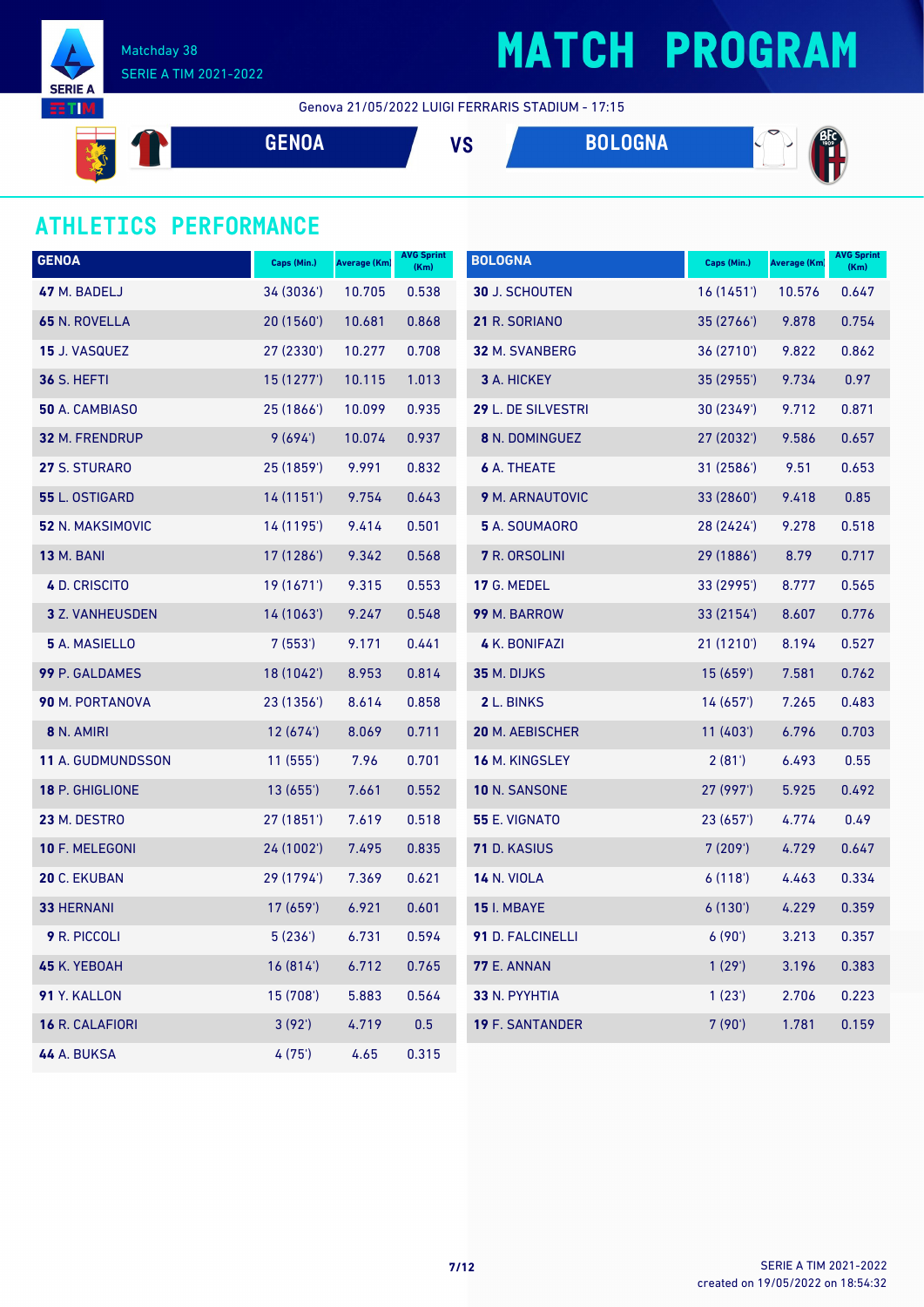## **MATCH PROGRAM**

Matchday 38 SERIE A TIM 2021-2022

Genova 21/05/2022 LUIGI FERRARIS STADIUM - 17:15



### **MATCHDAY 38**

**SERIE A RTM** 

| <b>TORINO</b>     |           | vs ROMA                 | 20/05/2022 20:45 |
|-------------------|-----------|-------------------------|------------------|
| <b>GENOA</b>      | <b>VS</b> | <b>BOLOGNA</b>          | 21/05/2022 17:15 |
| <b>ATALANTA</b>   |           | vs EMPOLI               | 21/05/2022 20:45 |
| <b>FIORENTINA</b> | <b>VS</b> | <b>JUVENTUS</b>         | 21/05/2022 20:45 |
| LAZIO             |           | <b>vs</b> HELLAS VERONA | 21/05/2022 20:45 |
| <b>SPEZIA</b>     |           | vs NAPOLI               | 22/05/2022 12:30 |
| <b>INTER</b>      |           | vs SAMPDORIA            | 22/05/2022 18:00 |
| <b>SASSUOLO</b>   |           | vs MILAN                | 22/05/2022 18:00 |
| SALERNITANA       |           | vs UDINESE              | 22/05/2022 21:00 |
| <b>VENEZIA</b>    | <b>VS</b> | <b>CAGLIARI</b>         | 22/05/2022 21:00 |

### **SERIE A TIM TABLE**

|                      | <b>PTS</b> | P  | W              | D              | L              | <b>GF</b> | GA | <b>GOAL DIFF.</b> |
|----------------------|------------|----|----------------|----------------|----------------|-----------|----|-------------------|
| <b>MILAN</b>         | 83         | 37 | 25             | 8              | 4              | 66        | 31 | $+35$             |
| <b>INTER</b>         | 81         | 37 | 24             | 9              | 4              | 81        | 32 | $+49$             |
| <b>NAPOLI</b>        | 76         | 37 | 23             | $\overline{7}$ | 7              | 71        | 31 | $+40$             |
| <b>JUVENTUS</b>      | 70         | 37 | 20             | 10             | $\overline{7}$ | 57        | 35 | $+22$             |
| LAZI0                | 63         | 37 | 18             | 9              | 10             | 74        | 55 | $+19$             |
| <b>ROMA</b>          | 60         | 37 | 17             | 9              | 11             | 56        | 43 | $+13$             |
| <b>FIORENTINA</b>    | 59         | 37 | 18             | 5              | 14             | 57        | 51 | $+6$              |
| <b>ATALANTA</b>      | 59         | 37 | 16             | 11             | 10             | 65        | 47 | $+18$             |
| <b>HELLAS VERONA</b> | 52         | 37 | 14             | 10             | 13             | 62        | 56 | $+6$              |
| <b>TORINO</b>        | 50         | 37 | 13             | 11             | 13             | 46        | 38 | $+8$              |
| <b>SASSUOLO</b>      | 50         | 37 | 13             | 11             | 13             | 64        | 63 | $+1$              |
| <b>UDINESE</b>       | 44         | 37 | 10             | 14             | 13             | 57        | 58 | $-1$              |
| <b>BOLOGNA</b>       | 43         | 37 | 11             | 10             | 16             | 43        | 55 | $-12$             |
| <b>EMPOLI</b>        | 38         | 37 | 9              | 11             | 17             | 49        | 70 | $-21$             |
| <b>SAMPDORIA</b>     | 36         | 37 | 10             | 6              | 21             | 46        | 60 | $-14$             |
| <b>SPEZIA</b>        | 36         | 37 | 10             | $\epsilon$     | 21             | 41        | 68 | $-27$             |
| <b>SALERNITANA</b>   | 31         | 37 | $\overline{7}$ | 10             | 20             | 33        | 74 | $-41$             |
| <b>CAGLIARI</b>      | 29         | 37 | 6              | 11             | 20             | 34        | 68 | $-34$             |
| <b>GENOA</b>         | ${\bf 28}$ | 37 | 4              | 16             | 17             | 27        | 59 | $-32$             |
| <b>VENEZIA</b>       | 26         | 37 | 6              | 8              | 23             | 34        | 69 | $-35$             |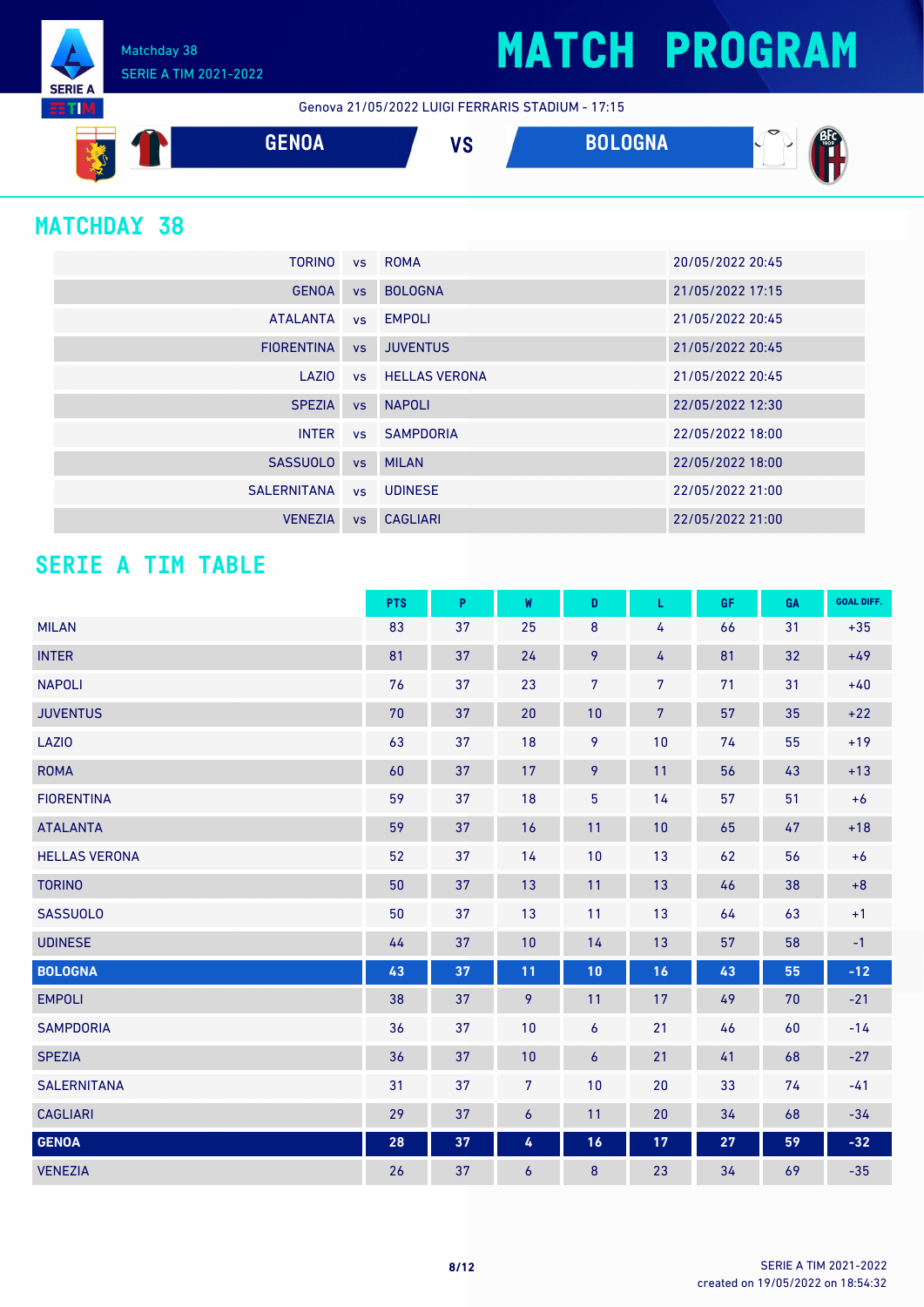

## **MATCH PROGRAM**

Genova 21/05/2022 LUIGI FERRARIS STADIUM - 17:15



## **PLAYERS RANKING**

|               | <b>TOP SCORERS</b>   | <b>Goals(Penalties)</b> |       |
|---------------|----------------------|-------------------------|-------|
| 1             | C. IMMOBILE          | LAZ                     | 27(7) |
| $\mathcal{P}$ | D. VLAHOVIC          | <b>JUV</b>              | 24(5) |
| 3             | L. MARTINEZ          | <b>INT</b>              | 21(3) |
| 4             | <b>G. SCAMACCA</b>   | <b>SAS</b>              | 16(1) |
| 4             | <b>G. SIMEONE</b>    | <b>VER</b>              | 16(0) |
| 6             | <b>D. BERARDI</b>    | <b>SAS</b>              | 15(6) |
| 6             | <b>T. ABRAHAM</b>    | <b>ROM</b>              | 15(2) |
| 8             | <b>V. OSIMHEN</b>    | <b>NAP</b>              | 14(0) |
| 8             | <b>M. ARNAUTOVIC</b> | <b>BOL</b>              | 14(2) |
| 10            | E. DZEKO             | <b>INT</b>              | 13(0) |

### **TEAMS RANKING**

|                 | <b>TEAMS RANKING</b>  | <b>Goals - Goals per game</b> |                |
|-----------------|-----------------------|-------------------------------|----------------|
| 1               | <b>INTER</b>          | 81                            | 2.19           |
| $\overline{2}$  | <b>LAZIO</b>          | 74                            | $\overline{2}$ |
| 3               | <b>NAPOLI</b>         | 71                            | 1.92           |
| 4               | <b>MILAN</b>          | 66                            | 1.78           |
| 5               | <b>ATALANTA</b>       | 65                            | 1.76           |
| 6               | <b>SASSUOLO</b>       | 64                            | 1.73           |
| 7               | <b>HELLAS VERONA</b>  | 62                            | 1.68           |
| 8               | <b>FIORENTINA</b>     | 57                            | 1.54           |
| 8               | <b>JUVENTUS</b>       | 57                            | 1.54           |
| 8               | <b>UDINESE</b>        | 57                            | 1.54           |
| 11              | <b>ROMA</b>           | 56                            | 1.51           |
| 12              | <b>EMPOLI</b>         | 49                            | 1.32           |
| 13 <sup>1</sup> | <b>SAMPDORIA</b>      | 46                            | 1.24           |
|                 | 13 TORINO             | 46                            | 1.24           |
|                 | <b>15 BOLOGNA</b>     | 43                            | 1.16           |
|                 | 16 SPEZIA             | 41                            | 1.11           |
| 17              | <b>CAGLIARI</b>       | 34                            | 0.92           |
|                 | 17 VENEZIA            | 34                            | 0.92           |
|                 | <b>19 SALERNITANA</b> | 33                            | 0.89           |
|                 | 20 GENOA              | 27                            | 0.73           |

|                | <b>TEAMS RANKING</b> | Att.-On Target-Off Target-Blocked |     |     |     |
|----------------|----------------------|-----------------------------------|-----|-----|-----|
| 1              | <b>INTER</b>         | 650                               | 242 | 243 | 165 |
| $\overline{2}$ | <b>ROMA</b>          | 587                               | 192 | 220 | 175 |
| 3              | <b>MILAN</b>         | 582                               | 184 | 234 | 164 |
| 4              | <b>NAPOLI</b>        | 569                               | 197 | 217 | 155 |
| 5              | <b>ATALANTA</b>      | 564                               | 166 | 225 | 173 |
| 6              | <b>SASSUOLO</b>      | 561                               | 210 | 196 | 155 |
| 7              | <b>JUVENTUS</b>      | 522                               | 172 | 226 | 124 |
| 8              | <b>FIORENTINA</b>    | 500                               | 182 | 200 | 118 |
| 9              | <b>EMPOLI</b>        | 490                               | 161 | 187 | 142 |
| 9              | <b>UDINESE</b>       | 490                               | 176 | 186 | 128 |
| 11             | <b>TORINO</b>        | 463                               | 152 | 190 | 121 |
| 12             | <b>HELLAS VERONA</b> | 453                               | 153 | 181 | 119 |
| 13             | LAZI <sub>0</sub>    | 435                               | 188 | 158 | 89  |
| 14             | <b>BOLOGNA</b>       | 428                               | 145 | 175 | 108 |
| 15             | <b>SALERNITANA</b>   | 406                               | 130 | 164 | 112 |
| 16             | <b>CAGLIARI</b>      | 393                               | 117 | 167 | 109 |
| 17             | <b>GENOA</b>         | 386                               | 110 | 173 | 103 |
| 18             | <b>SAMPDORIA</b>     | 383                               | 122 | 156 | 105 |
| 19             | <b>SPEZIA</b>        | 370                               | 131 | 139 | 100 |
| 20             | <b>VENEZIA</b>       | 348                               | 119 | 149 | 80  |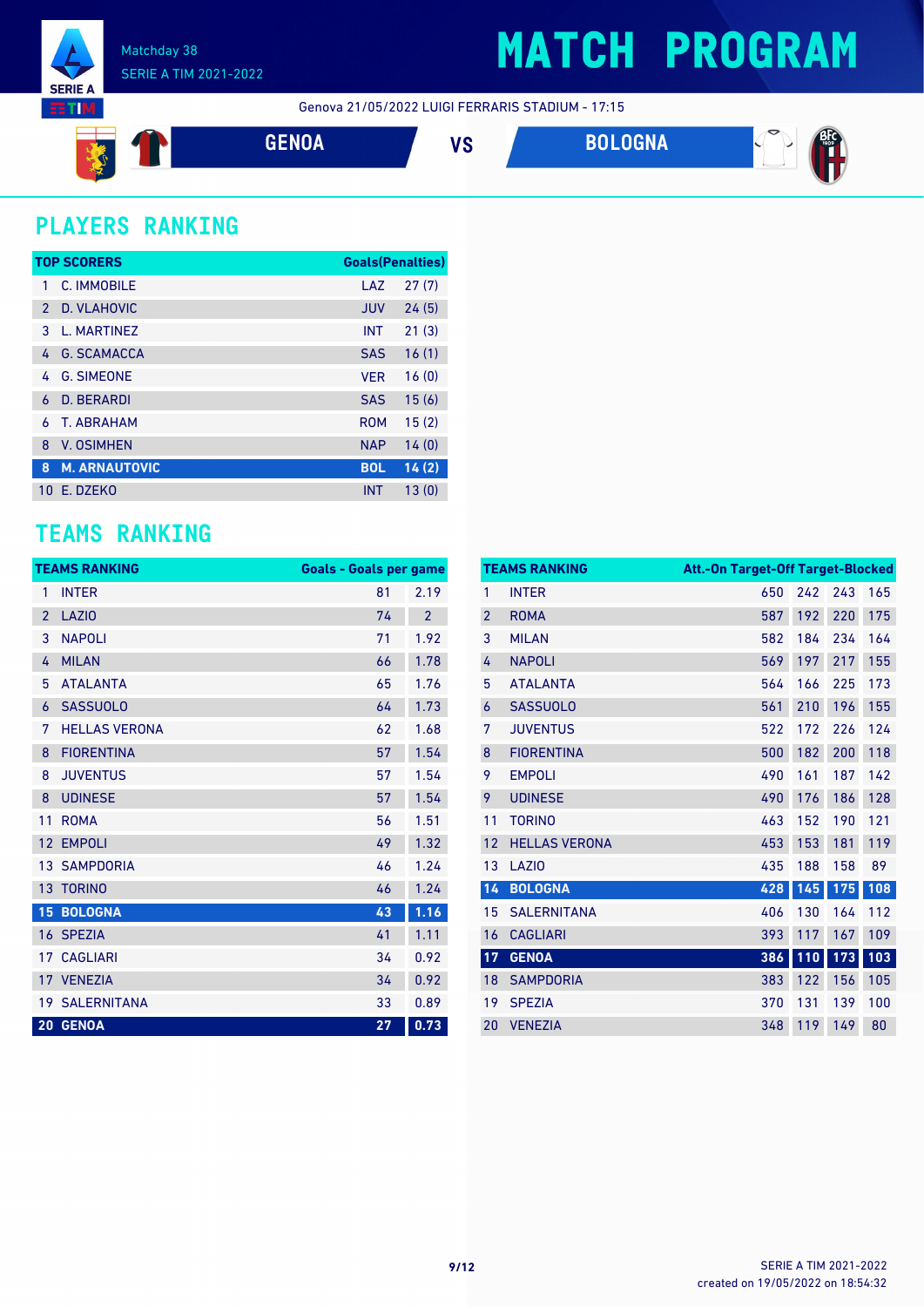

Š

#### Matchday 38 SERIE A TIM 2021-2022

# **MATCH PROGRAM**

Genova 21/05/2022 LUIGI FERRARIS STADIUM - 17:15



**GENOA VS BOLOGNA**



| <b>TEAMS RANKING</b><br><b>Assists - Avg</b> |    |      |
|----------------------------------------------|----|------|
| 1 INTER                                      | 55 | 1.49 |
| 2 LAZIO                                      | 47 | 1.27 |
| <b>3 ATALANTA</b>                            | 45 | 1.22 |
| <b>3 NAPOLI</b>                              | 45 | 1.22 |
| <b>5 HELLAS VERONA</b>                       | 39 | 1.05 |
| <b>6 JUVENTUS</b>                            | 37 | 1.00 |
| 7 SASSUOLO                                   | 36 | 0.97 |
| 8 MILAN                                      | 35 | 0.95 |
| <b>9 BOLOGNA</b>                             | 34 | 0.92 |
| <b>9 UDINESE</b>                             | 34 | 0.92 |
| 11 ROMA                                      | 31 | 0.84 |
| <b>12 FIORENTINA</b>                         | 30 | 0.81 |
| <b>13 SAMPDORIA</b>                          | 29 | 0.78 |
| <b>14 TORINO</b>                             | 26 | 0.70 |
| <b>15 EMPOLI</b>                             | 25 | 0.68 |
| <b>15 SPEZIA</b>                             | 25 | 0.68 |
| <b>17 CAGLIARI</b>                           | 24 | 0.65 |
| <b>18 VENEZIA</b>                            | 23 | 0.62 |
| <b>19 GENOA</b>                              | 19 | 0.51 |
| <b>20 SALERNITANA</b>                        | 18 | 0.49 |

|                 | <b>TEAMS RANKING</b>    | <b>Key Passes*</b> |
|-----------------|-------------------------|--------------------|
| 1               | <b>INTER</b>            | 11.54              |
| $\overline{2}$  | <b>ATALANTA</b>         | 10.7               |
| 3               | <b>NAPOLI</b>           | 10.59              |
| 3               | <b>ROMA</b>             | 10.59              |
| 5               | <b>MILAN</b>            | 10.32              |
| 6               | <b>SASSUOLO</b>         | 10.24              |
| 7               | <b>JUVENTUS</b>         | 9.35               |
| 8               | <b>FIORENTINA</b>       | 9.3                |
| 9               | <b>TORINO</b>           | 8.76               |
| 10              | <b>UDINESE</b>          | 8.73               |
| 11              | <b>EMPOLI</b>           | 8.41               |
| 12 <sup>7</sup> | <b>BOLOGNA</b>          | 8.22               |
|                 | <b>13 HELLAS VERONA</b> | 7.73               |
|                 | <b>14 LAZIO</b>         | 7.57               |
|                 | <b>15 SALERNITANA</b>   | 7.16               |
| 16 <sup>1</sup> | <b>CAGLIARI</b>         | 7.14               |
|                 | <b>17 SAMPDORIA</b>     | 6.97               |
| 18 <sup>°</sup> | <b>GENOA</b>            | 6.84               |
|                 | 19 SPEZIA               | 6.54               |
| 20              | <b>VENEZIA</b>          | 5.92               |

\* Valori medi per partita.

|                 | <b>TEAMS RANKING</b> | <b>Passes completed - % *</b> |    |
|-----------------|----------------------|-------------------------------|----|
| 1               | LAZI <sub>0</sub>    | 498.86                        | 87 |
| $\overline{2}$  | <b>NAPOLI</b>        | 486.97                        | 87 |
| 3               | <b>INTER</b>         | 454.27                        | 86 |
| 4               | <b>FIORENTINA</b>    | 427.27                        | 85 |
| 5               | <b>SASSUOLO</b>      | 427.16                        | 85 |
| 6               | <b>ATALANTA</b>      | 419.27                        | 82 |
| 7               | <b>JUVENTUS</b>      | 412.57                        | 85 |
| 8               | <b>MILAN</b>         | 391.43                        | 83 |
| 9               | <b>ROMA</b>          | 376.59                        | 83 |
| 10              | <b>BOLOGNA</b>       | 358                           | 81 |
| 11              | <b>TORINO</b>        | 340.89                        | 79 |
| 12              | <b>HELLAS VERONA</b> | 320.7                         | 77 |
|                 | <b>13 SAMPDORIA</b>  | 312.78                        | 77 |
|                 | 14 EMPOLI            | 309.27                        | 79 |
| 15              | <b>UDINESE</b>       | 284.35                        | 79 |
|                 | 16 SPEZIA            | 282.89                        | 76 |
|                 | 17 VENEZIA           | 280.43                        | 78 |
|                 | <b>18 CAGLIARI</b>   | 276.16                        | 75 |
| 19 <sup>°</sup> | <b>GENOA</b>         | 270.7                         | 74 |
|                 | 20 SALERNITANA       | 255.41                        | 76 |
|                 |                      |                               |    |

\*Average Values

|                | <b>TEAMS RANKING</b>  | <b>Recoveries*</b> |
|----------------|-----------------------|--------------------|
| 1              | <b>HELLAS VERONA</b>  | 63.05              |
| $\overline{2}$ | <b>ATALANTA</b>       | 59.59              |
| 3              | <b>GENOA</b>          | 57.76              |
| 4              | <b>MILAN</b>          | 55.68              |
| 5              | <b>TORINO</b>         | 54.46              |
| 6              | <b>SAMPDORIA</b>      | 53.32              |
| 7              | <b>UDINESE</b>        | 52.24              |
| 8              | <b>INTER</b>          | 52.05              |
| 9              | <b>JUVENTUS</b>       | 51.86              |
| 10             | <b>EMPOLI</b>         | 51.46              |
| 11             | <b>CAGLIARI</b>       | 51.16              |
| 12             | <b>ROMA</b>           | 51.11              |
|                | 13 NAPOLI             | 50.97              |
|                | 14 SPEZIA             | 50.95              |
|                | 15 BOLOGNA            | 50.73              |
|                | <b>16 LAZIO</b>       | 50.41              |
|                | 17 VENEZIA            | 50.03              |
|                | 18 SASSUOLO           | 49.65              |
|                | <b>19 FIORENTINA</b>  | 48.05              |
|                | <b>20 SALERNITANA</b> | 47.57              |

Valori medi per partita.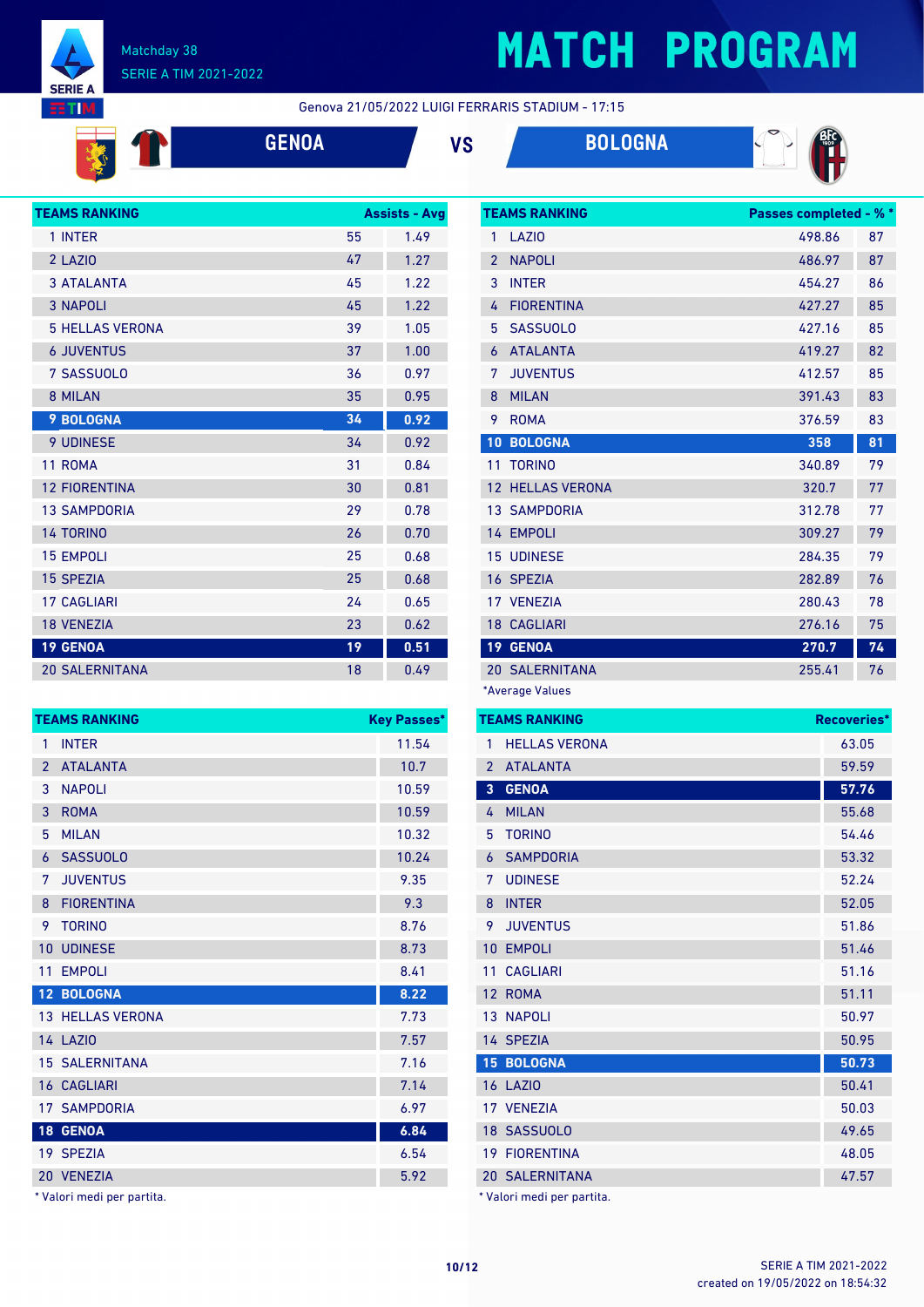

# **MATCH PROGRAM**

**TEAMS RANKING AVG (Km)** 

Genova 21/05/2022 LUIGI FERRARIS STADIUM - 17:15





|                  | <b>TEAMS RANKING</b>    | <b>Tot. Saves - Average</b> |      |
|------------------|-------------------------|-----------------------------|------|
| 1                | <b>VENEZIA</b>          | 154                         | 4.16 |
| $\overline{2}$   | <b>EMPOLI</b>           | 143                         | 3.86 |
| 3                | <b>SPEZIA</b>           | 139                         | 3.76 |
| 4                | <b>SALERNITANA</b>      | 138                         | 3.73 |
| 5                | <b>BOLOGNA</b>          | 128                         | 3.46 |
| $\boldsymbol{6}$ | <b>GENOA</b>            | 123                         | 3.32 |
| 7                | <b>SAMPDORIA</b>        | 119                         | 3.22 |
| 8                | <b>CAGLIARI</b>         | 117                         | 3.16 |
| 9                | <b>SASSUOLO</b>         | 108                         | 2.92 |
| 10               | <b>ROMA</b>             | 104                         | 2.81 |
| 11               | <b>NAPOLI</b>           | 102                         | 2.76 |
|                  | <b>12 HELLAS VERONA</b> | 99                          | 2.68 |
|                  | <b>13 UDINESE</b>       | 95                          | 2.57 |
|                  | 14 MILAN                | 93                          | 2.51 |
| 15               | <b>INTER</b>            | 93                          | 2.51 |
|                  | <b>16 ATALANTA</b>      | 93                          | 2.51 |
| 17               | <b>JUVENTUS</b>         | 88                          | 2.38 |
|                  | <b>18 LAZIO</b>         | 85                          | 2.3  |
|                  | <b>19 TORINO</b>        | 81                          | 2.19 |
|                  | <b>20 FIORENTINA</b>    | 77                          | 2.08 |

| 1              | LAZIO                 | 112.396 |
|----------------|-----------------------|---------|
| $\overline{2}$ | <b>INTER</b>          | 111.426 |
| 3              | <b>EMPOLI</b>         | 111.238 |
| 4              | <b>ATALANTA</b>       | 110.828 |
| 5              | <b>HELLAS VERONA</b>  | 109.876 |
| 6              | <b>VENEZIA</b>        | 108.83  |
| $\overline{7}$ | <b>GENOA</b>          | 108.724 |
| 8              | <b>JUVENTUS</b>       | 108.051 |
| 9              | <b>ROMA</b>           | 107.961 |
| 10             | <b>CAGLIARI</b>       | 107.388 |
| 11             | <b>SPEZIA</b>         | 106.994 |
|                | <b>12 SALERNITANA</b> | 106.961 |
|                | 13 MILAN              | 106.775 |
|                | 14 TORINO             | 106.462 |
| 15             | <b>NAPOLI</b>         | 105.929 |
|                | <b>16 SAMPDORIA</b>   | 105.787 |
| 17             | <b>BOLOGNA</b>        | 105.194 |
|                | 18 SASSUOLO           | 105.162 |
| 19             | <b>FIORENTINA</b>     | 105.123 |
|                | <b>20 UDINESE</b>     | 103.611 |

| <b>TEAMS RANKING</b> |                      | <b>Tot. Final Third Passes - Avg.</b> |        |
|----------------------|----------------------|---------------------------------------|--------|
| 1                    | <b>ATALANTA</b>      | 4512                                  | 121.95 |
| $\overline{2}$       | <b>NAPOLI</b>        | 4137                                  | 111.81 |
| 3                    | <b>INTER</b>         | 3899                                  | 105.38 |
| 4                    | <b>LAZIO</b>         | 3718                                  | 100.49 |
| 5                    | <b>MILAN</b>         | 3421                                  | 92.46  |
| 6                    | <b>TORINO</b>        | 3346                                  | 90.43  |
| 7                    | <b>FIORENTINA</b>    | 3328                                  | 89.95  |
| 8                    | <b>SASSUOLO</b>      | 3255                                  | 87.97  |
| 9                    | <b>JUVENTUS</b>      | 3253                                  | 87.92  |
| 10                   | <b>HELLAS VERONA</b> | 3176                                  | 85.84  |
| 11                   | <b>ROMA</b>          | 2911                                  | 78.68  |
| 12 <sup>2</sup>      | <b>BOLOGNA</b>       | 2901                                  | 78.41  |
|                      | 13 EMPOLI            | 2850                                  | 77.03  |
|                      | <b>14 UDINESE</b>    | 2658                                  | 71.84  |
| 15 <sup>1</sup>      | <b>SAMPDORIA</b>     | 2422                                  | 65.46  |
|                      | 16 SPEZIA            | 2228                                  | 60.22  |
| 17 <sup>7</sup>      | <b>SALERNITANA</b>   | 2203                                  | 59.54  |
|                      | <b>18 CAGLIARI</b>   | 2172                                  | 58.7   |
| 19 <sup>°</sup>      | <b>GENOA</b>         | 2120                                  | 57.3   |
| 20                   | <b>VENEZIA</b>       | 1973                                  | 53.32  |

| <b>TEAMS RANKING</b> |                      | <b>Tot. Dribbling - Average</b> |       |  |
|----------------------|----------------------|---------------------------------|-------|--|
| 1                    | <b>MILAN</b>         | 443                             | 11.97 |  |
| $\overline{2}$       | <b>SASSUOLO</b>      | 396                             | 10.7  |  |
| 3                    | <b>ATALANTA</b>      | 364                             | 9.84  |  |
| 4                    | <b>JUVENTUS</b>      | 357                             | 9.65  |  |
| 5                    | <b>NAPOLI</b>        | 351                             | 9.49  |  |
| 6                    | <b>UDINESE</b>       | 350                             | 9.46  |  |
| 7                    | LAZI <sub>0</sub>    | 331                             | 8.95  |  |
| 8                    | <b>ROMA</b>          | 326                             | 8.81  |  |
| 9                    | <b>BOLOGNA</b>       | 320                             | 8.65  |  |
| 10                   | <b>HELLAS VERONA</b> | 310                             | 8.38  |  |
| 11                   | <b>SALERNITANA</b>   | 305                             | 8.24  |  |
| 12 <sup>°</sup>      | <b>GENOA</b>         | 298                             | 8.05  |  |
|                      | 13 VENEZIA           | 295                             | 7.97  |  |
| 14                   | <b>FIORENTINA</b>    | 290                             | 7.84  |  |
| 15                   | <b>TORINO</b>        | 287                             | 7.76  |  |
| 16                   | <b>EMPOLI</b>        | 286                             | 7.73  |  |
| 17                   | <b>SPEZIA</b>        | 281                             | 7.59  |  |
| 18                   | <b>INTER</b>         | 250                             | 6.76  |  |
| 19                   | <b>CAGLIARI</b>      | 243                             | 6.57  |  |
|                      | <b>20 SAMPDORIA</b>  | 222                             | 6     |  |